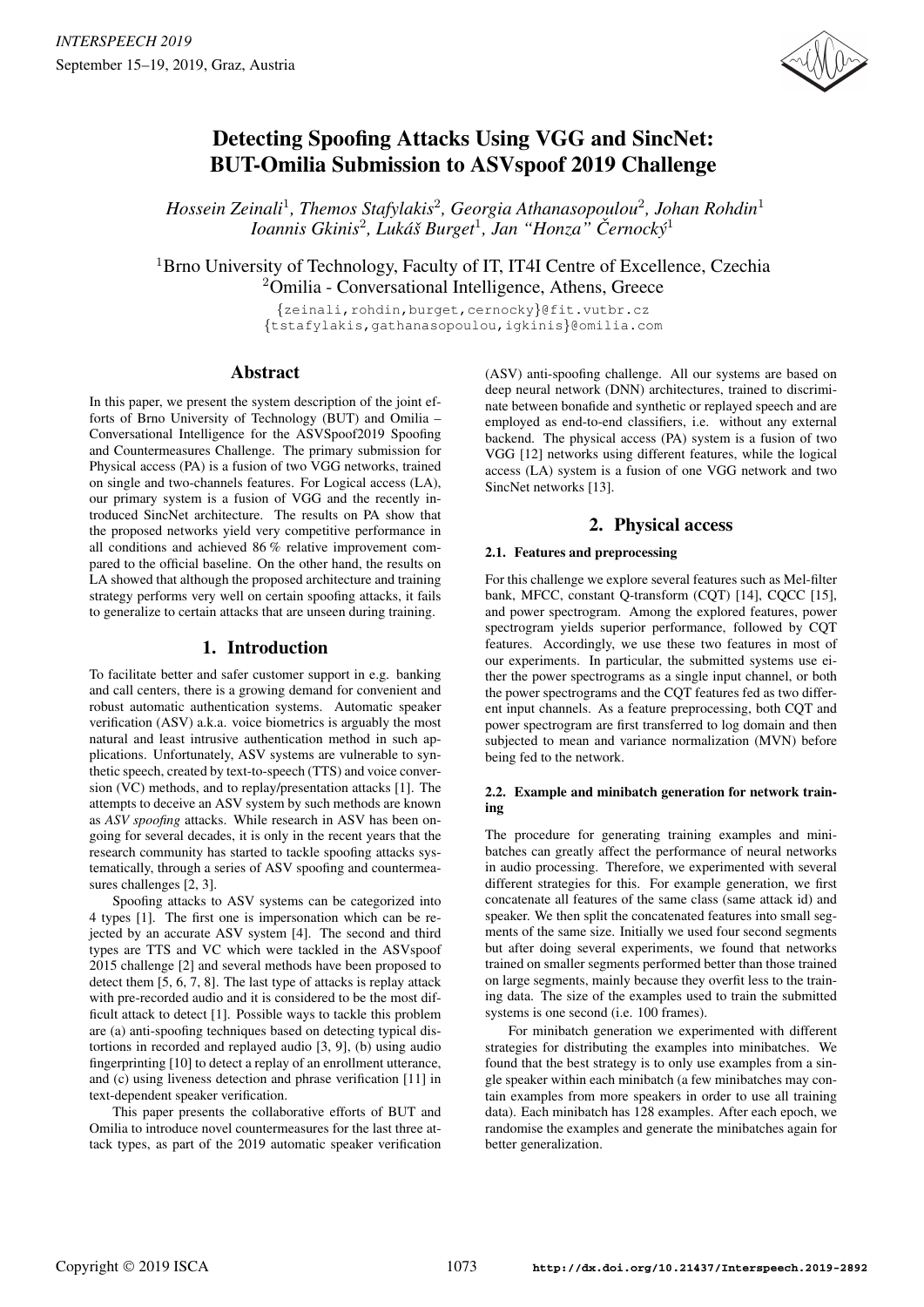## 2.3. Training and development data

For training the networks, the official training set of the challenge was used. This set contains audio samples from 20 speakers. One of the speakers was randomly selected for network training validation set which is roughly 5 % of the training data.

The development set is also the official challenge's development set. This set which contains 20 speakers, was only used for evaluating networks and comparing different methods and training strategies.

#### 2.4. Networks and training strategies

For this challenge, two different topologies were used for Physical access. The first one is a modified version of a VGG network [12] which has shown good performance in Audio Tagging and Audio Scene Classification [16, 17]. The second network is a modified version of a Light CNN (LCCN) [18] which had the best performance for ASVSpoof2017 challenge [9]. We have used a modified version of both networks for acoustic scene classification challenge 2019 [19]. In the following two sections, both networks will be explained in more detail.

#### *2.4.1. VGG-like network*

The VGG network comprises several convolutional and pooling layers followed by a statistics pooling and several dense layers which perform classification. Table 1 provides a detailed description of the proposed VGG architecture. There are 6 convolutional blocks in the model, each containing 2 convolutional layers and one max-pooling. Each max-pooling layer reduce the size of frequency axis to half while only one of them reduces the temporal resolution. After the convolutional layers, there is a mean pooling layer which operates only on the time axis and calculates the mean over time. After this layer, there is a flatten layer which simply concatenates the 4 remaining frequency channels. Finally there are 3 dense layers which perform the classification task.

#### *2.4.2. Light CNN (LCNN)*

Table 2 shows the used LCNN topology for this challenge. This network is a combination of convolutional and max-pooling layers and uses Max-Feature-Map (MFM) as non-linearity. MFM is a layer which simply reduce the number of output channels to the half by taking the maximum of two consecutive channels (or any other combination of two channels). The rest of this network (statistics and classification parts) is identical to the proposed VGG network.

### 2.5. Fusion and submitted systems

Since the evaluation protocol does not allow us to estimate fusion parameters on the development set, we choose to use a simple average with equal weight for our best systems. Our submissions are the following:

- Primary: Fusion of two VGG networks. The first one is trained using two-channels features while the second one is fed with single channel log-power spectrogram.
- Single best: Our single best system for this part is the VGG network with two-channels features.
- Contrastive 1: This system is a VGG network with single channel log-power spectrogram features.
- Contrastive 2: The second contrastive system is LCNN network again with single channel log-power spectrogram as features.

Table 1: *The proposed VGG architecture. Conv2D: two dimensional convolutional layer. MeanPooling: a layer which calculate the mean in time axis and reduce the shape (remove the time axis). Dense: fully connected dense layer.*

| Layer name                                            | <b>Filter</b>                                | Output                                                                                                              | #Params            |
|-------------------------------------------------------|----------------------------------------------|---------------------------------------------------------------------------------------------------------------------|--------------------|
| Input<br>$Conv2D-1-1$<br>$Conv2D-1-1$<br>MaxPooling-1 | $3 \times 3$<br>$3 \times 3$<br>$2 \times 1$ | $256 \times 100 \times 2$<br>$256 \times 100 \times 32$<br>$256 \times 100 \times 32$<br>$128 \times 100 \times 32$ | 608<br>9.2K        |
| $Conv2D-2-1$<br>$Conv2D-2-2$<br>MaxPooling-2          | $3 \times 3$<br>$3 \times 3$<br>$2\times1$   | $128 \times 100 \times 64$<br>$128 \times 100 \times 64$<br>$64 \times 100 \times 64$                               | 18.5K<br>37K       |
| $Conv2D-3-1$<br>$Conv2D-3-2$<br>MaxPooling-3          | $3 \times 3$<br>$3 \times 3$<br>$2 \times 2$ | $64 \times 100 \times 128$<br>$64 \times 100 \times 128$<br>$32 \times 50 \times 128$                               | 74K<br>148K        |
| $Conv2D-4-1$<br>$Conv2D-4-2$<br>MaxPooling-4          | $3 \times 3$<br>$3 \times 3$<br>$2 \times 1$ | $32 \times 50 \times 256$<br>$32 \times 50 \times 256$<br>$16 \times 50 \times 256$                                 | 295K<br>590K       |
| $Conv2D-5-1$<br>$Conv2D-5-2$<br>MaxPooling-5          | $3 \times 3$<br>$3 \times 3$<br>$2\times1$   | $16 \times 50 \times 256$<br>$16 \times 50 \times 256$<br>$8 \times 50 \times 256$                                  | 590K<br>590K       |
| $Conv2D-6-1$<br>$Conv2D-6-2$<br>MaxPooling-6          | $3 \times 3$<br>$3 \times 3$<br>$2 \times 1$ | $8 \times 50 \times 256$<br>$8 \times 50 \times 256$<br>$4 \times 50 \times 256$                                    | 590K<br>590K       |
| MeanPooling<br>Flatten                                |                                              | $4 \times 256$<br>1024                                                                                              |                    |
| Dense1<br>Dense <sub>2</sub><br>Dense3 (softmax)      |                                              | 512<br>512<br>2                                                                                                     | 525K<br>263K<br>1K |
| Total                                                 |                                              |                                                                                                                     | 4321K              |

# 3. Logical access

## 3.1. Logical access using SincNet

SincNet is a novel end-to-end neural network architecture, which receives raw waveforms as input rather than handcrafted features such as spectrograms or CQCCs [13]. Contrary to other end-to-end approaches, SincNet constrains the first 1D convolutional layer to parametrized Sinc functions, encouraging it to discover more meaningful (band-pass) filters. This architecture offers a very efficient way to derive a customized filter bank that is specifically tuned for the desired application. The filters are initialized using the Mel-frequency filter bank and their low and high cutoff frequencies are adapted with standard backpropagation as any other layer. SincNet is originally designed for speech and speaker recognition tasks, and we believe it is a good fit for the problem at hand, since certain artifacts created by TTS and VC systems should be more easily detectable in the waveform domain.

#### *3.1.1. SincNet architecture*

The first block consists of three convolutional layers. The first layer performs Sinc-based convolutions, using 80 filters of length L=251 samples. The remaining two layers using 60 filters of length 5. Next, three fully-connected layers composed of 2048 neurons and normalized with batch normalization were applied. All hidden layers use leaky-ReLU nonlinearities. Frame-level binary classification is performed by applying a softmax classifier and cross-entropy criterion. We use high dropout rates in all layers in one of our networks, in order to improve its generalizability to unseen speakers and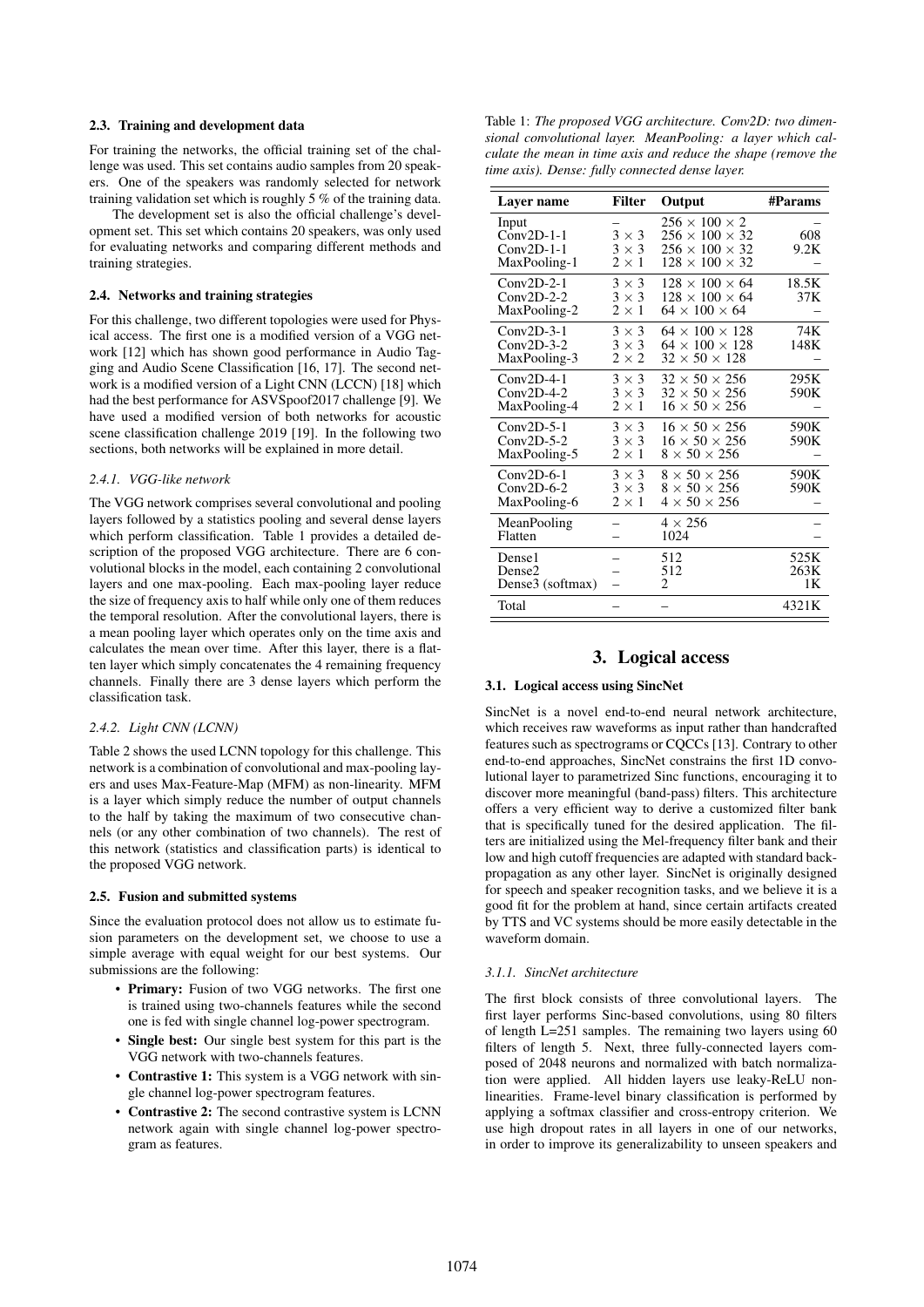| Layer name                                                                       | <b>Filter</b>                                | Output                                                                                                                                            | #Params            |
|----------------------------------------------------------------------------------|----------------------------------------------|---------------------------------------------------------------------------------------------------------------------------------------------------|--------------------|
| Input<br>$Conv2D-1-1$<br>$MFM-1-1$<br>MaxPooling-1                               | $5 \times 5$<br>$2 \times 1$                 | $256 \times 100 \times 2$<br>$256 \times 100 \times 32$<br>$256 \times 100 \times 16$<br>$128 \times 100 \times 16$                               | 1K                 |
| $Conv2D-2-1$<br>$MFM-2-1$<br>$Conv2D-2-2$<br>$MFM-2-2$<br>MaxPooling-2           | $1 \times 1$<br>$3 \times 3$<br>$2 \times 1$ | $128 \times 100 \times 32$<br>$128 \times 100 \times 16$<br>$128 \times 100 \times 64$<br>$128 \times 100 \times 32$<br>$64 \times 100 \times 32$ | 544<br>10K         |
| $Conv2D-3-1$<br><b>MFM-3-1</b><br>$Conv2D-3-2$<br>$MFM-3-2$<br>MaxPooling-3      | $1 \times 1$<br>$3 \times 3$<br>$2 \times 2$ | $64 \times 100 \times 64$<br>$64 \times 100 \times 32$<br>$64 \times 100 \times 128$<br>$64 \times 100 \times 64$<br>$32 \times 50 \times 64$     | 74K<br>37K         |
| $Conv2D-4-1$<br>$MFM-4-1$<br>$Conv2D-4-2$<br>$MFM-4-2$<br>MaxPooling-4           | $1 \times 1$<br>$3 \times 3$<br>$2 \times 1$ | $32 \times 50 \times 128$<br>$32 \times 50 \times 64$<br>$32 \times 50 \times 256$<br>$32 \times 50 \times 128$<br>$16 \times 50 \times 128$      | 8K<br>148K         |
| $Conv2D-5-1$<br>$MFM-5-1$<br>$Conv2D-5-2$<br>$MFM-5-2$<br>MaxPooling-5           | $1 \times 1$<br>$3 \times 3$<br>$2 \times 1$ | $16 \times 50 \times 256$<br>$16\times50\times128$<br>$16 \times 50 \times 512$<br>$16 \times 50 \times 256$<br>$8 \times 50 \times 256$          | 33K<br>590K        |
| $Conv2D-6-1$<br><b>MFM-6-1</b><br>$Conv2D-6-2$<br><b>MFM-6-2</b><br>MaxPooling-6 | $1 \times 1$<br>$3 \times 3$<br>$2 \times 1$ | $8 \times 50 \times 512$<br>$8 \times 50 \times 256$<br>$8 \times 50 \times 512$<br>$8 \times 50 \times 256$<br>$4 \times 50 \times 256$          | 132K<br>1180K      |
| MeanPooling<br>Flatten                                                           |                                              | $4 \times 256$<br>1024                                                                                                                            |                    |
| Dense1<br>Dense2<br>Dense (softmax)                                              |                                              | 512<br>512<br>2                                                                                                                                   | 525K<br>263K<br>1K |
| Total                                                                            |                                              |                                                                                                                                                   | 2930K              |

Table 2: *The proposed LCNN architecture. MFM: Max-Feature-Map.*

spoofing attacks [13]. Our implementation is based on the opensource PyTorch code provided by the authors  $<sup>1</sup>$ .</sup>

#### *3.1.2. Training and evaluating SincNet*

SincNet is trained by randomly sampling 200 ms chunks from each utterance, which are fed into the SincNet architecture. Mean and variance normalization and energy-based voice activity detector are applied in an utterance-level fashion. As in the original SincNet we use RMSprop as optimizer, while we train it with only 5 epochs, each comprising 1000 minibatches of size 256. In the first epoch, we use a small learning rate, which we increase and decrease again for the last epoch (namely  $10^{-5}$ ,  $10^{-4}$ ,  $10^{-3}$  and  $10^{-4}$ ). The small learning rate in the first epoch is chosen in order to preserve the mel-frequency based initialization of the Sinc functions. This learning rate approach results to a steep decrease in the loss from the fourth epoch. Moreover, during training we ensure that each minibatch used for back-propagation is balanced, such that for every bonafide sample we randomly select a spoof sample from the same speaker, resulting in 128 bonafide samples and 128 spoof samples for every minibatch.

During evaluation, utterance-level LLRs are derived by averaging the corresponding frame-level LLRs, as estimated by the logarithmic softmax layer.

#### *3.1.3. Cross-validation over presentation attacks*

In order to assess the generalizability of the network to novel attacks, we first trained the network on a subset of attacks and evaluated it on the remaining ones. By using this crossvalidation scheme, the EER attained on unseen attacks was always below 0.2% EER, underlying the good generalization capacity of the network, at least between those attacks included in the training and development sets. Finally, we trained the model on the whole training set using the best training strategy defined by the cross-validation and we obtained 0.0 % EER (i.e. no errors) on the full development set.

#### 3.2. Logical access using VGG

For the Logical access we explored the two VGG architectures that were the best for Physical access, i.e. the architecture described in Table 1 with either log-power spectrum as a single input channel, or with log-power-spectrum and CQT as two input channels. Using only the log-power spectrum was substantially better than using both features.

It is worth noting that we experimented with the SincNet architecture on presentation attacks (i.e. PA), however its performance was inferior to that of VGG.

## 3.3. Fusion and submitted systems

As in physical access we have 4 systems and again we fuse them using simple averaging.

- Primary: Our primary system is fusion of a VGG network with single channel log-power spectrogram features and 2 SincNets which differ in the dropout rate.
- Single best: SincNet with the standard dropout rates.
- Contrastive 1: Fusion of two VGG network which were trained using two channel and single channel features like Physical access.
- Contrastive 2: SincNet with high dropout rates.

# 4. Experimental results

In this section, we report the official results evaluated by the challenge organizers, based on the scores we submitted.

#### 4.1. Results on Physical Access

Table 5 reports results attained by different submissions for physical access. The first row of the table provides the results for the organizers' baseline which is a GMM based method with CQCC features. The results on the evaluation set attained by our submitted systems demonstrate their capacity in generalizing very well to new PA configurations. By comparing the single best and contrastive1 systems it is evident that the single channel features perform considerably better on the evaluation set (has better generalization).

A more analytic report can be found in Table 3. The first letter in attack ID shows the environment definition. From A to C, room size, room reverberation time and talker-to-ASV distance are increased and so, detection of A is more difficult than C. The second letter of attack ID shows attack definition. From A to C, attacker-to-talker distance is increased while replay device quality is decreased. Again, A is more difficult than C. It is clear that the trends of the results are in line with expectations in most cases (i.e. AA has the worst results and CC has the best.)

<sup>1</sup>https://github.com/mravanelli/SincNet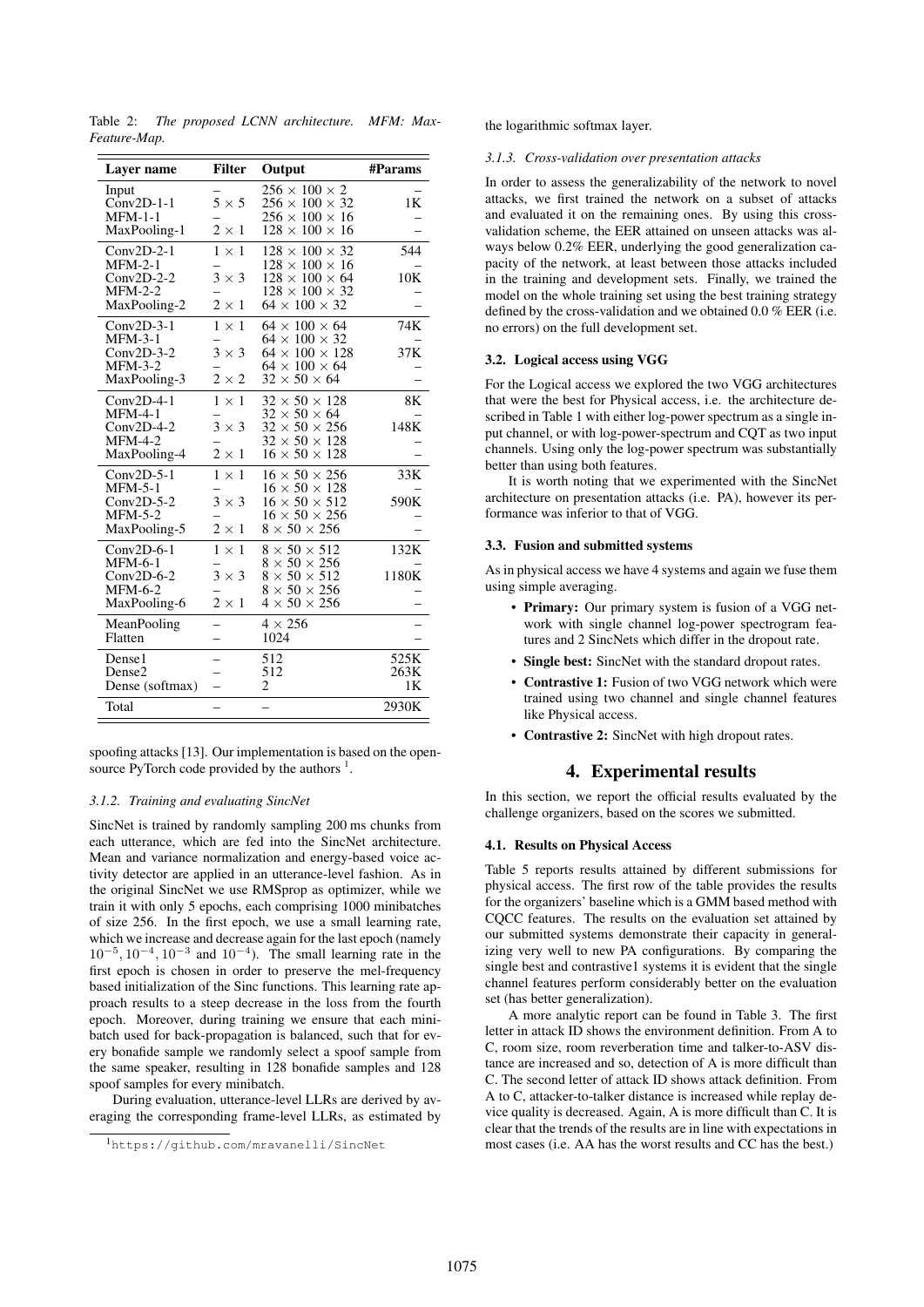Table 3: *Physical access detailed results based on min-tDCF for different conditions. The first section shows the baseline results and the second section shows the primary and single best results of the best-performing systems, both from team T28.*

|                                                                                                                                        |    | Development set |    |                                                                                                                                                                                                                                                                      |    |    |           |    | Evaluation set |    |    |                                              |    |    |    |                                                                                                                                                                                                                            |    |     |
|----------------------------------------------------------------------------------------------------------------------------------------|----|-----------------|----|----------------------------------------------------------------------------------------------------------------------------------------------------------------------------------------------------------------------------------------------------------------------|----|----|-----------|----|----------------|----|----|----------------------------------------------|----|----|----|----------------------------------------------------------------------------------------------------------------------------------------------------------------------------------------------------------------------------|----|-----|
| System                                                                                                                                 | AА | АB              | AС | BA                                                                                                                                                                                                                                                                   | BB | ВC | <b>CA</b> | CВ | CC             | AA | АB | AС                                           | BA | BB | ВC | CА                                                                                                                                                                                                                         | CВ | -CC |
| COCC-GMM 0.4928 0.0539 0.0213 0.3999 0.0360 0.0197 0.4338 0.0414 0.0149 0.4975 0.1751 0.0529 0.4658 0.1483 0.0433 0.5025 0.1360 0.0461 |    |                 |    |                                                                                                                                                                                                                                                                      |    |    |           |    |                |    |    |                                              |    |    |    |                                                                                                                                                                                                                            |    |     |
| T28 Primary<br>T <sub>28</sub> Single                                                                                                  |    |                 |    | 0.0132 0.0030 0.0009 0.0073 0.0017 0.0009 0.0065 0.0023 0.0008<br>0.0185 0.0044 0.0013 0.0146 0.0043 0.0014 0.0146 0.0081 0.0024                                                                                                                                     |    |    |           |    |                |    |    |                                              |    |    |    | 0.0190 0.0079 0.0034 0.0113 0.0083 0.0022 0.0127 0.0075 0.0024<br>0.0251 0.0107 0.0055 0.0152 0.0114 0.0058 0.0183 0.0111 0.0063                                                                                           |    |     |
| Primary<br>Single best<br>Contrastive1<br>Contrastive2                                                                                 |    |                 |    | 0.0389 0.0062 0.0039 0.0243 0.0049 0.0048 0.0233 0.0073 0.0028<br>0.0611 0.0046 0.0040 0.0404 0.0052 0.0053 0.0402 0.0085 0.0039<br>0.0523 0.0245 0.0151 0.0256 0.0156 0.0130 0.0280 0.0229 0.0135<br>0.0726 0.0323 0.0170 0.0562 0.0283 0.0153 0.0633 0.0353 0.0167 |    |    |           |    |                |    |    | 0.1061 0.0267 0.0117<br>0.0969 0.0547 0.0187 |    |    |    | 0.0776 0.0217 0.0091 0.0586 0.0223 0.0088 0.0557 0.0256 0.0110<br>0.0901 0.0277 0.0115 0.0843 0.0330 0.0128<br>0.0695 0.0383 0.0148 0.0493 0.0383 0.0141 0.0437 0.0394 0.0192<br>0.0843 0.0519 0.0193 0.0842 0.0532 0.0229 |    |     |

Table 4: *Logical access detailed results based on min-tDCF for different conditions. The first section shows the baseline results and the second section shows the primary system results of the best performing team (T05) as well as the overall best single system results (team T45). The bold numbers show conditions where our single system performs better or the same as the best single system.*

|                                                    | Development set  |     |                      |     |                                                                                                                | <b>Evaluation set</b> |     |     |     |     |     |                                                                                                                                                                                                                |                 |     |                 |      |     |      |     |
|----------------------------------------------------|------------------|-----|----------------------|-----|----------------------------------------------------------------------------------------------------------------|-----------------------|-----|-----|-----|-----|-----|----------------------------------------------------------------------------------------------------------------------------------------------------------------------------------------------------------------|-----------------|-----|-----------------|------|-----|------|-----|
| System                                             | A01              | A02 | A03                  | A04 | A05                                                                                                            | A06                   | A07 | A08 | A09 | A10 | A11 | A <sub>12</sub>                                                                                                                                                                                                | A <sub>13</sub> | A14 | A <sub>15</sub> | A 16 | A17 | A 18 | A19 |
| COCC-GMM 0.0000 0.0000 0.0020 0.0000 0.0261 0.0011 |                  |     |                      |     |                                                                                                                |                       |     |     |     |     |     | 0.0000 0.0007 0.0060 0.4149 0.0020 0.1160 0.6729 0.2629 0.0344 0.0000 0.9820 0.2818 0.0014                                                                                                                     |                 |     |                 |      |     |      |     |
| T05 Primary<br>T <sub>45</sub> Single              | 0.0000<br>0.0027 |     |                      |     | 0.0000 0.0000 0.0000 0.0000<br>0.0000 0.0000 0.0036 0.0068 0.0085                                              | 0.0000                |     |     |     |     |     | 0.0009 0.0014 0.0000 0.0077 0.0055 0.0045 0.0028 0.0035 0.0050 0.0015 0.0341 0.0276 0.0020<br>0.0034 0.0308 0.0000 0.0130 0.0017 0.0058 0.0034 0.0042 0.0065 0.0071 0.9833 0.1171 0.0895                       |                 |     |                 |      |     |      |     |
| Primary<br>Single best                             |                  |     |                      |     | $0.0000$ $0.0000$ $0.0000$ $0.0000$ $0.0000$ $0.0000$ $0.0000$<br>$0.0000$ $0.0000$ $0.0000$ $0.0000$ $0.0000$ | 0.0000                |     |     |     |     |     | 0.0000 0.0000 0.0029 0.5672 0.0425 0.0425 0.1098 0.0005 0.5525 0.0000 0.3775 0.6473 0.0000<br>$0.0002$ $0.0004$ $0.1393$ $0.9423$ $0.0426$ 1.0000 $0.3693$ $0.0000$ 1.0000 $0.0004$ $0.4764$ $0.6731$ $0.0000$ |                 |     |                 |      |     |      |     |
| Contrastive1<br>Contrastive <sub>2</sub>           | 0.0000<br>0.0000 |     | 0.0000 0.0000 0.0000 |     | 0.0003<br>0.0000 0.0000 0.0010 0.0000                                                                          | -0.0000<br>-0.0000    |     |     |     |     |     | 0.0654 0.2004 0.1663 0.5031 0.0002 0.9297 0.8583 0.0000 0.0002 0.0007 0.0263 0.5749 0.3217<br>0.0017 0.0026 0.1505 0.9992 0.0253 1.0000 0.4737 0.0000 1.0000 0.0022 0.4131 0.9420 0.0009                       |                 |     |                 |      |     |      |     |

Table 5: *Physical access results of different submissions*

|                                                        |                              | Development set                      | <b>Evaluation</b> set        |                                      |  |  |  |
|--------------------------------------------------------|------------------------------|--------------------------------------|------------------------------|--------------------------------------|--|--|--|
| <b>System</b>                                          |                              | $EER[%] min-tDCF$                    |                              | EER $[%]$ min-tDCF                   |  |  |  |
| COCC-GMM                                               | 9.87                         | 0.1953                               | 11.04                        | 0.2454                               |  |  |  |
| Primary<br>Single best<br>Contrastive1<br>Contrastive2 | 0.66<br>1.02<br>1.07<br>1.59 | 0.0170<br>0.0254<br>0.0253<br>0.0401 | 1.51<br>2.11<br>1.49<br>2.31 | 0.0372<br>0.0527<br>0.0401<br>0.0591 |  |  |  |

# 4.2. Results on Logical Access

We present here the results we attained on the evaluation test. In Table 6 we report the results on the two sets. Clearly, although our systems performed exceptionally well on the development set, failed to generalize well to certain logical attacks unseen in training.

The LA detailed results are reported in Table 4 based on different waveform generation methods include: *neural waveform* (A01, A08, A10, A12, A15), *vocoder* (A02, A03, A07, A09, A14, A18), *waveform filtering* (A05, A13, A17), *spectral filtering* (A06, A19) and *waveform concatenation* (A04, A13, A16). From the table, we observe that the attacks which degraded the performance the most were A10, A12, and A15, which were all based on neural waveform TTS systems. It is interesting to note that for these attacks, the EER attained by SincNet was above 50 % (not reported here) while it performs better than or same as the overall best single system in 12 conditions. The conclusion is that the cross-validation method we performed was insufficient to prevent the network from overfitting and some more analysis will be needed to figure out why the SincNet totally failed for some waveform generation methods.

# 5. Conclusions

In this paper we presented the joint submission of BUT and Omilia for the ASVspoof 2019. For PA, we followed the VGG Table 6: *Logical access results of different submissions*

|                                                        |                              | Development set                      | <b>Evaluation set</b>           |                                      |  |  |  |
|--------------------------------------------------------|------------------------------|--------------------------------------|---------------------------------|--------------------------------------|--|--|--|
| <b>System</b>                                          |                              | $EER[%] min-tDCF$                    |                                 | EER $\lceil \% \rceil$ min-tDCF      |  |  |  |
| COCC-GMM                                               | 0.43                         | 0.0123                               | 9.57                            | 0.2366                               |  |  |  |
| Primary<br>Single best<br>Contrastive1<br>Contrastive2 | 0.00<br>0.00<br>0.00<br>0.03 | 0.0000<br>0.0000<br>0.0000<br>0.0003 | 8.01<br>20.11<br>10.52<br>22.99 | 0.2080<br>0.3563<br>0.2790<br>0.3811 |  |  |  |

architecture and obtained very competitive results in both development and evaluation sets, by fusing only two networks. For LA, we fused a VGG architecture with the recently proposed SincNet. The rationale for employing the latter was its ability to jointly optimize the networks and the feature extractor, which was shown to be very effective for speech and speaker recognition. Despite our efforts to prevent overfitting (mainly via attack-level cross validation in training and development), the results on LA showed the difficulty of the SincNet in generalizing to certain attacks which were significantly different to those in the training. We conclude that more research is required in order to make full use of end-to-end anti-spoofing architectures such as SincNet in cases of large mismatch between training and evaluation attacks.

# 6. Acknowledgment

The work was supported by Czech Ministry of Education, Youth and Sports from Project No. CZ.02.2.69/0.0/0.0/16 027/0008371, the National Programme of Sustainability (NPU II) project IT4Innovations excellence in science - LQ1602, the Marie Sklodowska-Curie cofinanced by the South Moravian Region under grant agreement No. 665860, and by Czech Ministry of Interior project No. VI20152020025 "DRAPAK".